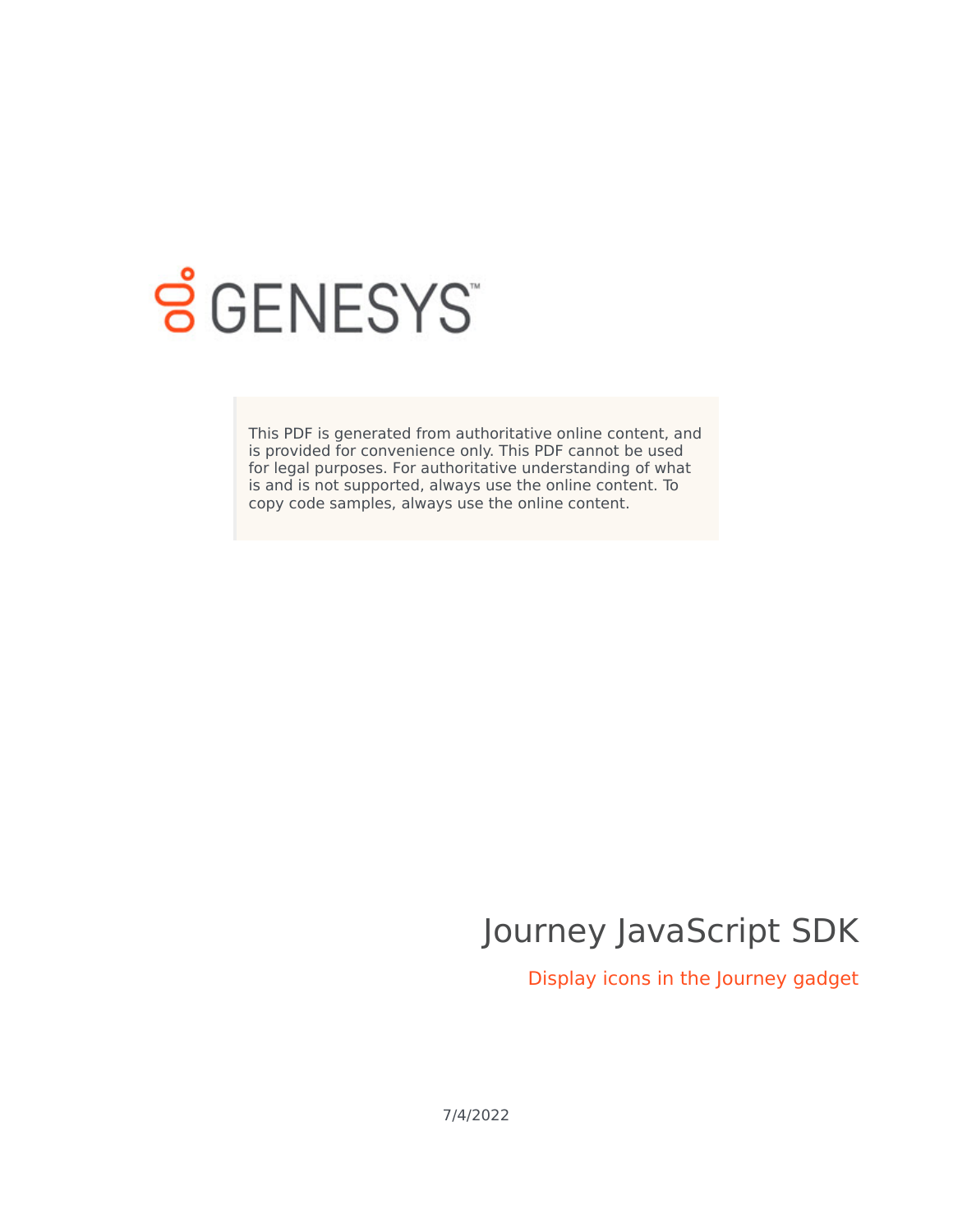## Contents

- 1 [About the icons](#page-2-0)
	- 1.1 [Available icons](#page-2-1)
- 2 [Code example](#page-2-2)
- 3 [Purchase-related icons](#page-3-0)
- 4 [Form-related icons](#page-3-1)
- 5 [Miscellaneous icons](#page-4-0)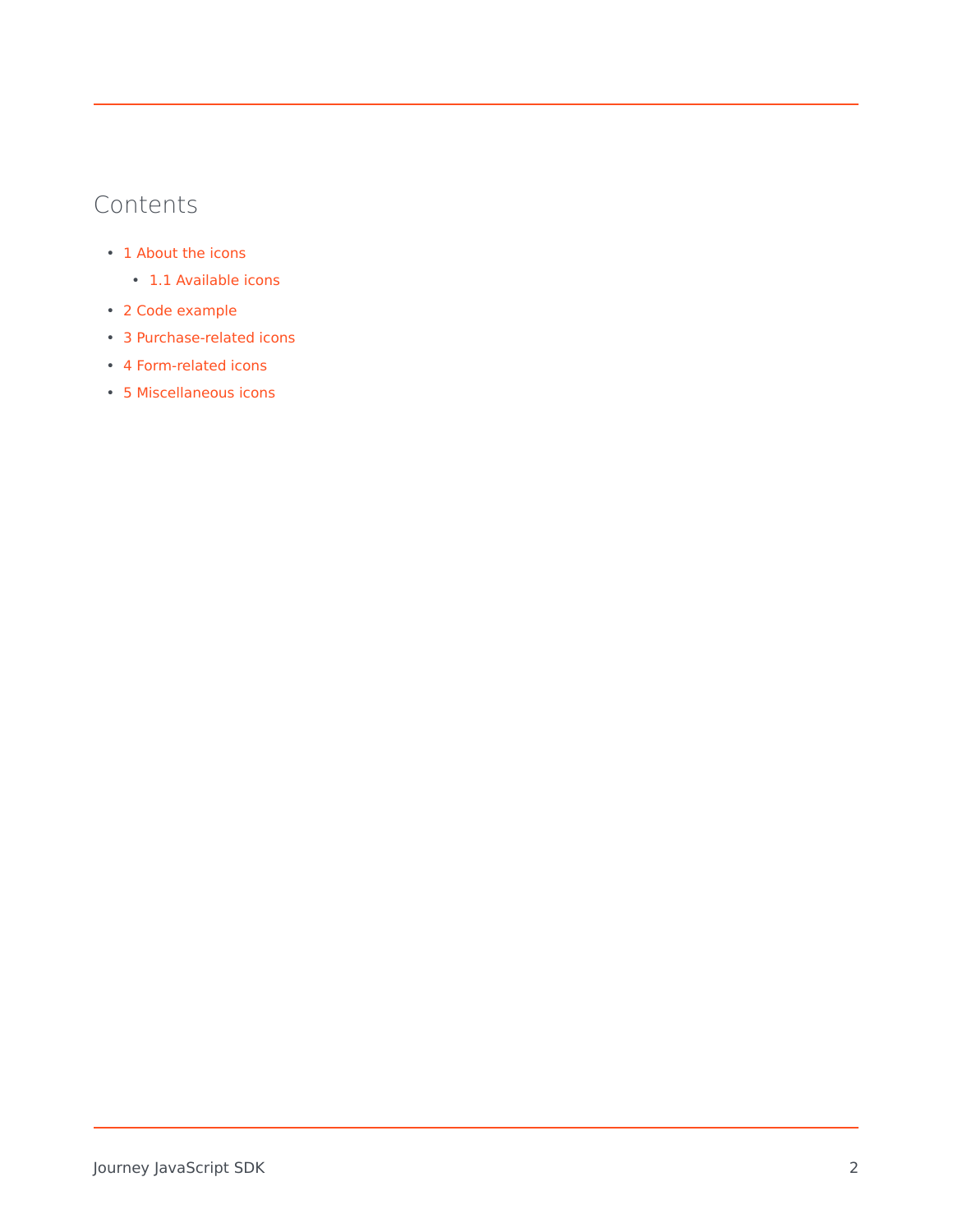Learn how to use the SDK to display icons for tracked visitor behavior on the Journey map.

#### Important

This article only applies to customers using web chat. If you are a Genesys Cloud CX customer, we encourage you to use the new web messaging feature to replace web chat.

#### About the icons

<span id="page-2-0"></span>

Use the ac('record') method to display a Genesys Predictive Engagement icon on the Visit journey map (admin view) when a visitor completes a tracked behavior.

#### <span id="page-2-1"></span>Available icons

- Purchase-related icons
- Form-related icons
- Journey-related icons

### <span id="page-2-2"></span>Code example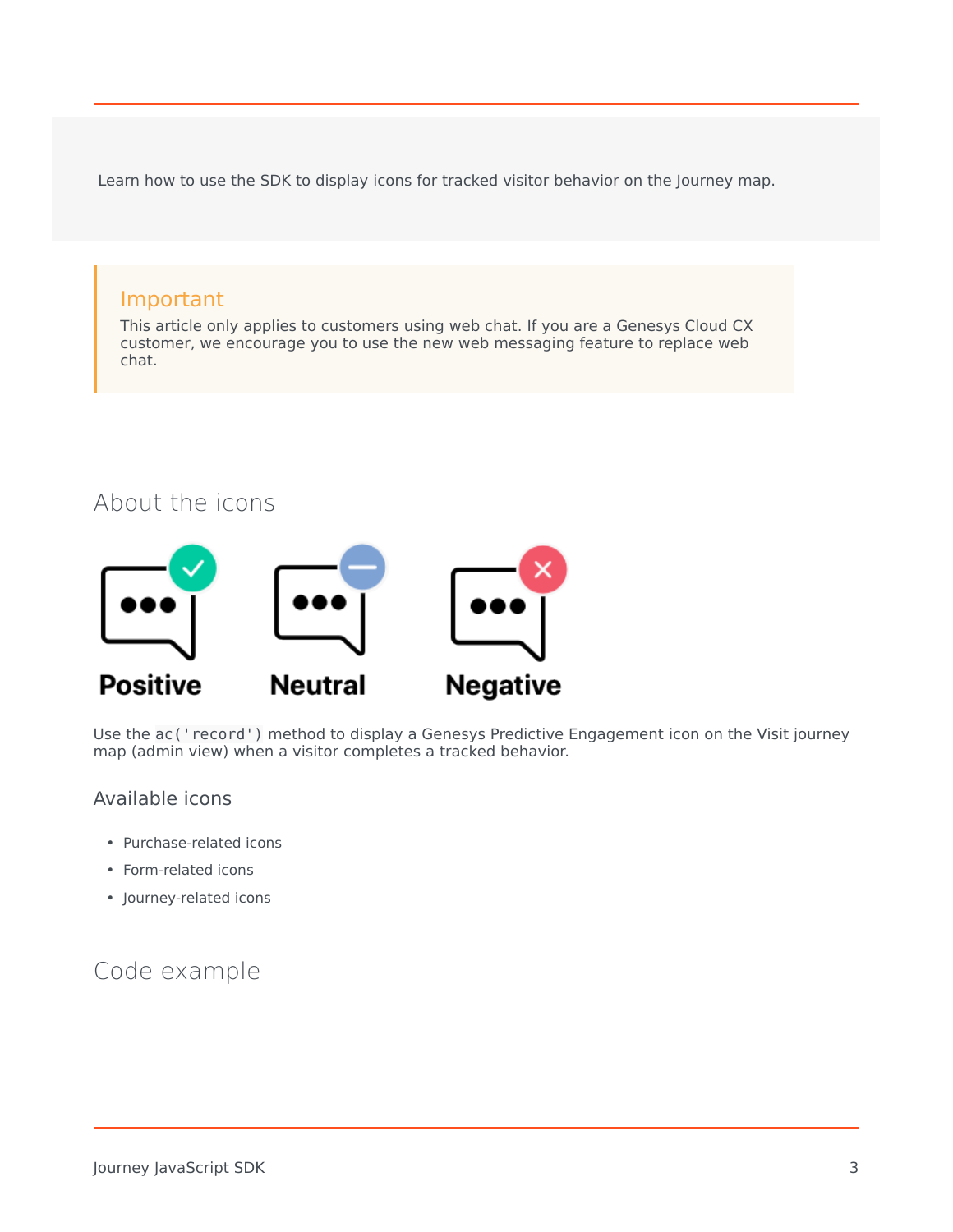| ⊶8888 |  |
|-------|--|
|       |  |

This code example shows how to use ac('record') to display the Product added icon in the Visit journey map (admin view) when a visitor adds a t-shirt to their shopping cart.

ac('record', 'product\_added', [optionalExtraDataObject] ac('record', 'product\_added', { name: 't-shirt', id: 'hkds9d8j', price: '\$45.45' });

# <span id="page-3-0"></span>Purchase-related icons

| <b>Icon</b> | <b>Tooltip text</b>          | <b>Description</b>                                                        | <b>Name</b>         |
|-------------|------------------------------|---------------------------------------------------------------------------|---------------------|
| لہ          | Product added to cart        | Visitor added a product<br>to their shopping cart.                        | "product added"     |
|             | Product removed from<br>cart | Visitor removed a<br>product from their<br>shopping cart.                 | "product removed"   |
| 凶           | Checkout complete            | Visitor completed the<br>purchase of the items in<br>their shopping cart. | "product purchased" |

### <span id="page-3-1"></span>Form-related icons

#### Important